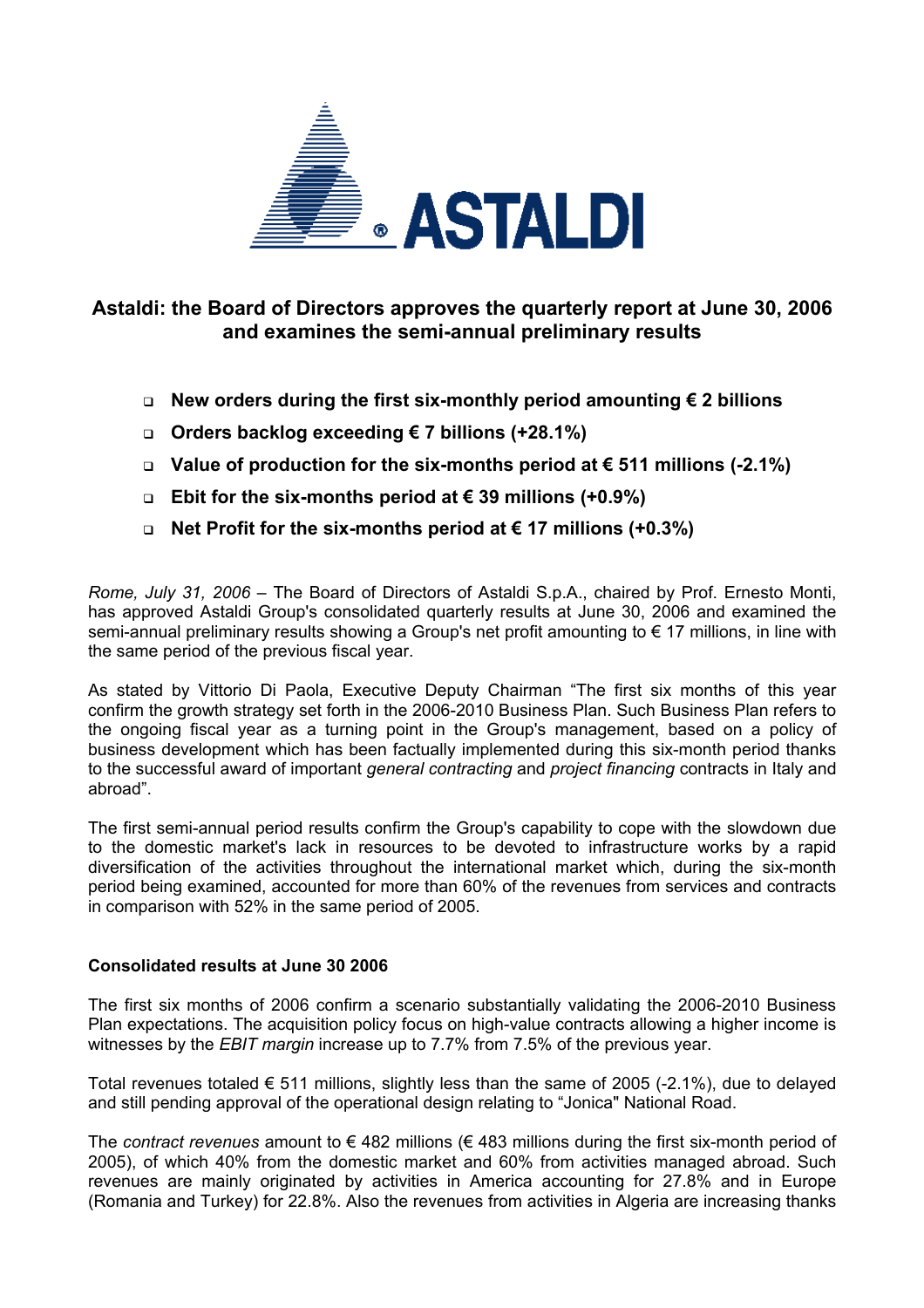to the significant raise in revenues consequently to start-up of important recently acquired contracts. Also the activities in Venezuela are having a positive effect on the revenues since the spending power of local government has improved because of the raise in oil prize. Nonetheless, the economic effects deriving from inter-governmental agreements entered into in December last year between the Government of the Bolivarian Republic of Venezuela and the Government of Italy can not be appreciated yet, but their importance will become evident during the second half of 2006.

The sector of transportation infrastructure confirms to be the pulling sector, essentially due to the increasing valuable contribution of the activities connected with subways and railway works in Italy and Venezuela and road works in Turkey, and is balancing the delayed start-up of the two lots of the "Jonica" National Road in Italy.

The policy of cost control and search for profitability, made possible also by the improved quality of the existing orders backlog, is confirmed throughout the six-month period. The direct cost structure has changed consequently to the different kind of works presently being carried out, showing an increase in the incidence of the *cost of personnel* which is essentially due to the present direct work phases mainly in countries like Algeria where some specific works are rarely subcontracted.

L'*EBIT* stood at € 39,3 millions, slightly increasing with respect to € 38.9 millions of the same period last year (+0.9%).

The net profit equaled € 17.4 millions (€ 17.3 millions in the same period of the last year), the *net margin* raising up to 3.4% with respect to 3.3% as at June 30, 2005.

The *tax rate* corresponds to more than 42% and represents a prudent estimation which does not reflect the optimization of tax load on revenues from activities abroad, and which is presently being revised.

The **net financial indebtedness** at June 30, 2006, net of treasury shares, stood at € 324.8 millions, in comparison with  $\epsilon$  231.2 millions recorded at the end of 2005. Such data witness the important technical and equity financial investments in order to start-up newly acquired contracts. Furthermore, these data do not take into account the receivables amounting to USD 74 millions accrued in connection with the contract in Turkey, which are going to be collected during the first week of August. Therefore, the *debt/equity* ration is equivalent to 1.2, showing an increase in comparison with the value of 0.93 recorded in March 2006.

The *corporate debt/equity ratio*, which does not take in account the quota of debt deriving from concession and project financing initiatives, since it is a debt without recourse, stands below 1.

## **2006 Second quarter results**

During the second quarter 2006, total revenues amount € 269 millions (€ 283 millions in 2005). The *contract revenues* amount to € 257 millions (€ 259 millions in the same period last year).

The effects of a different cost structure, due to the delivery of the New Milan Expo Fair Centre, are confirmed also on a quarterly basis. The cost of personnel affects the revenues to a greater extent (14.5% with respect to 12.5% of the second quarterly period of 2005).

The *EBIT* stood at  $\epsilon$  21 millions with respect to  $\epsilon$  23 millions of the second quarter of 2005, while the net profit stays essentially stable at  $\epsilon$  9.3 millions ( $\epsilon$  9.6 millions in the foregoing period).

# **Orders backlog**

During the first six months of 2006, the orders backlog increased by more than  $\epsilon$  2 billions. Such value boosts the orders backlog to more than  $\epsilon$  7 billions, showing an annual increase of 28.1%,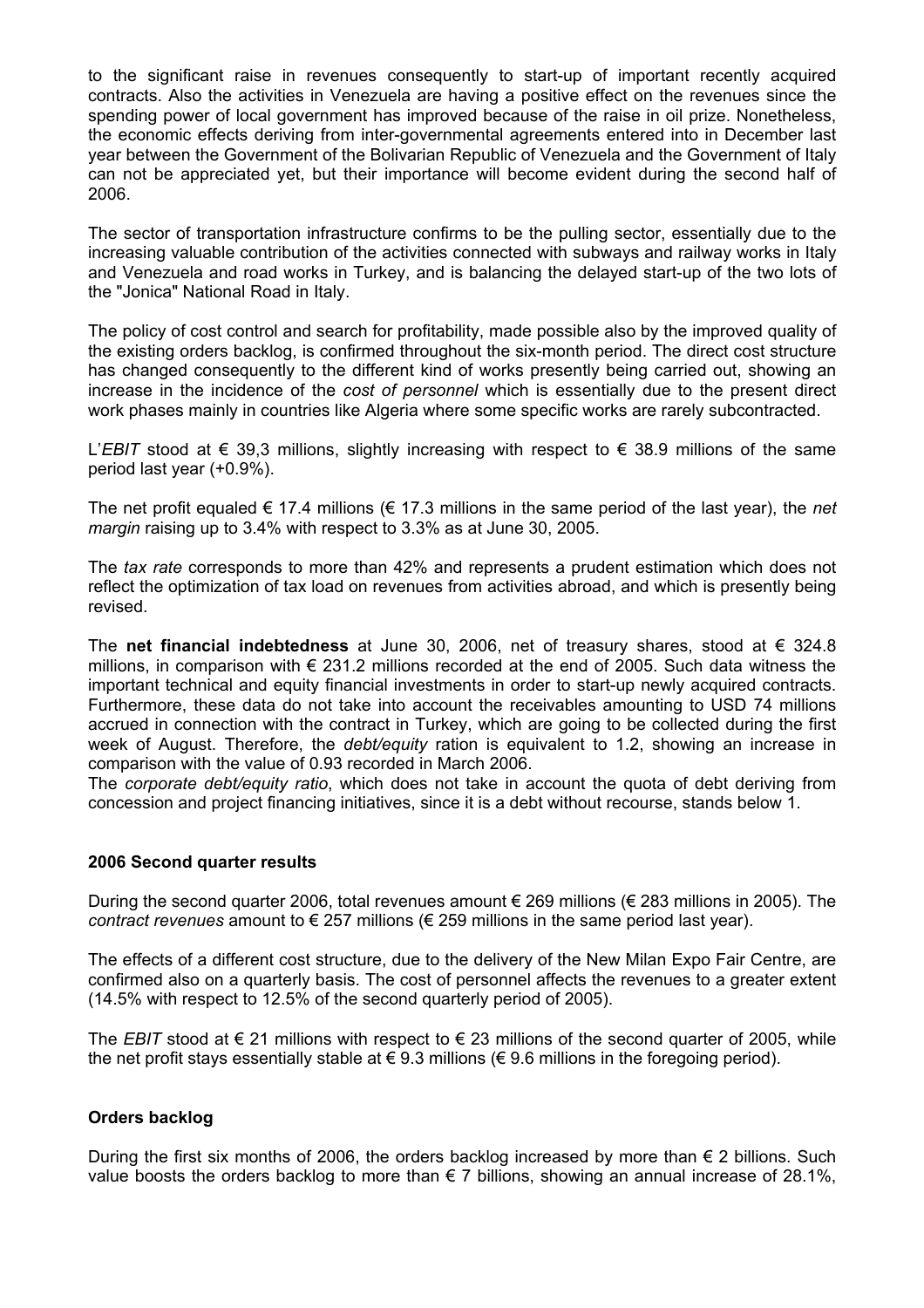essentially due to newly acquired contracts in the sector of transportation infrastructures in Italy, Venezuela, Algeria and Romania.

The domestic market, on the other hand, records the successful award of the contract for the construction of the new "Scuola dei Marescialli e dei Brigadieri dell'Arma dei Carabinieri" in Florence, the value of which amounts to  $\epsilon$  262 millions. Such award comes right after those obtained during the first months of the year relating to a general contracting contract for the construction of the new line C of the underground of Rome and to a project finance initiative for the construction and operation of the new line 5 of the underground in Milan.

During the first six-monthly period some additional business targets have been signed in the sector of road and railway works in Romania –  $\epsilon$  57 millions for the Basarab Overpass in Bucharest and  $\epsilon$ 178 millions for the rehabilitation works of Bucharest-Costanta railway – and in the sectors of railway and hydraulic works in Algeria  $-\epsilon$  56 millions for the waterworks in Hamma, near Algers, and a total amount of € 158 millions for Mecheria-Redjem Demouche railway.

Moreover, we remind that during the month of June two contracts have been entered into in Venezuela for the construction of two new railway sections of a total value of USD 2.2 billions, 33.33% of which is attributable to Astaldi. Some contract options have also been provided for, the value of which amounts to USD 1 billion, relating to the design, supply and assembly of the railway system, which shall be negotiated separately.

In compliance with the Group's policy of prudent inclusion of the new orders within the orders backlog, it is underlined that, though the contracts have been signed, such works will be included in the orders backlog on a "*tranche basis*" after that the local government will have provided for the financial coverage. As of June 2006, the relevant amount included in the orders backlog equals  $\epsilon$ 55 millions only.

## **Subsequent events**

After the closing of the quarterly period, a new railway contract has been signed in Venezuela in July, the total value of which amounts to USD 825 millions. Such contract stems from the Venezuelan employer's exercise of the option of a value of USD 1.5 billions expected in June in connection with the contract Puerto Cabello-La Encrucijada which is being executed.

Further road work contracts have also been acquired in Bolivia, for  $\epsilon$  58 millions.

Moreover, in June the Group took part in the high-speed railway program in Algeria, which shows noticeable tender values, by submitting a bid for two of the three railway lots. The bids refer to approximately 500 kms of new high-speed railway equipped with a control system which is one of the most advanced presently available.

Lastly, in July Astaldi signed a new financing contract amounting to € 325 millions with a *pool* of domestic and international banks. The financing, including a new rotary credit line of € 245 millions and a bullet refinancing line of  $\epsilon$  80 millions, has a duration of 5 years and provides for the possibility to be extended up to 7 years. This operation allows to reduce the cost of debt and is aimed at further matching the duration of financing sources to the average duration of contracts being executed, consequently re-balancing the Group's financial structure.

 $\sim$ °°° $\sim$ °°° $\sim$ °°° $\sim$ °°

*Listed on the Star segment of the Italian stock exchange, Astaldi Group has been active for more than 75 years, in Italy and abroad, in designing and constructing large-scale civil engineering works. The Group operates in the following areas of activity:* 

- *transport infrastructures (railways, undergrounds, roads, motorways, ports, and airports);*
- *hydraulic works and power production plants (dams, hydroelectric plants, water systems, oil pipelines, gas pipelines, and treatment plants);*
- *civil and industrial construction (hospitals, universities, airports, law courts, construction works for electrical and nuclear plants, car parks);*
- *concession of such works as car parks, remediation plants, etc.*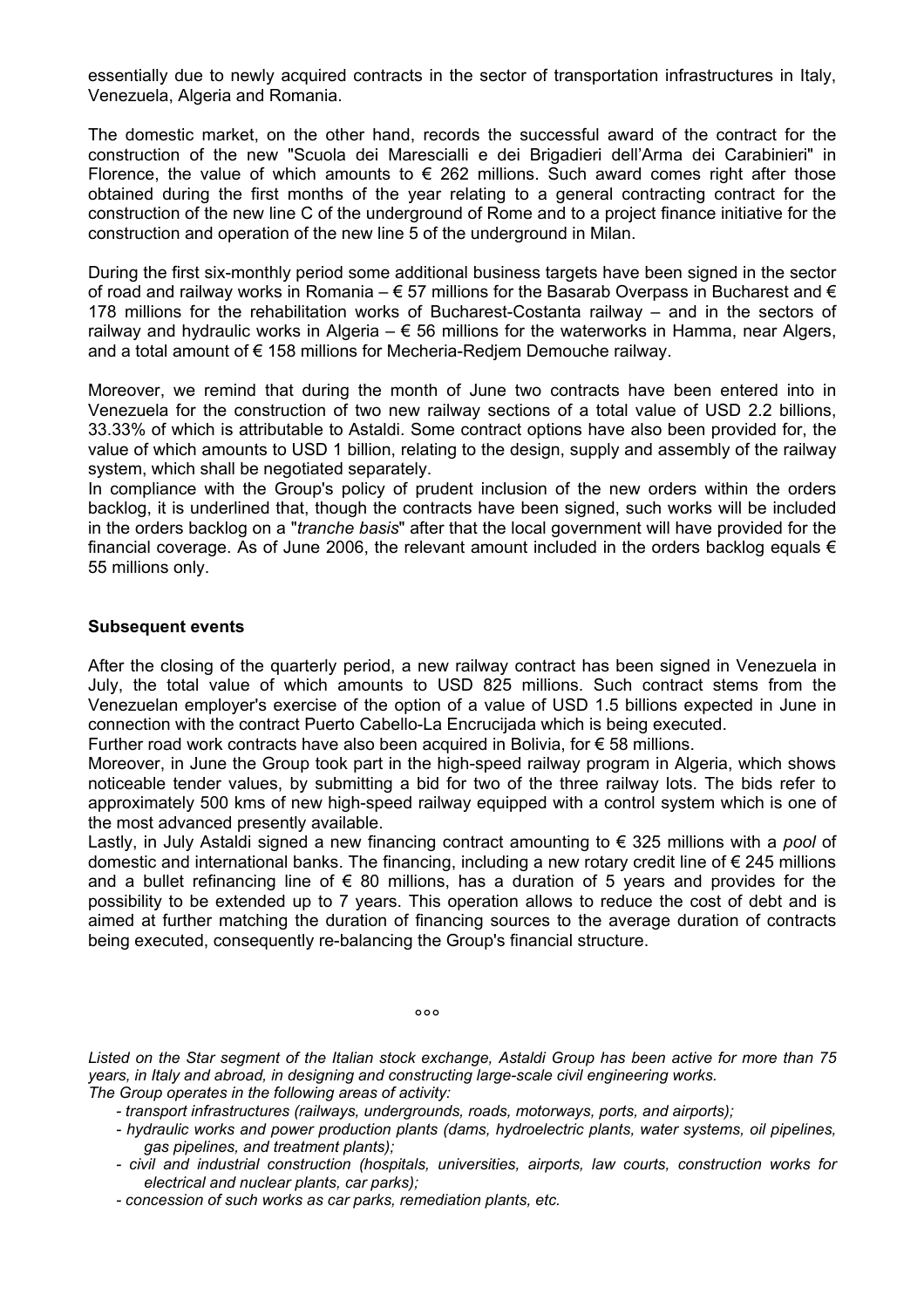*The Group is currently a General Contractor capable of promoting financial aspects and coordinating all resources and skills for the optimal development and management of complex and high-value public works.* 

## **For further information:**

Astaldi S.p.A. **Astaldi S.p.A.** PMS Corporate Communications **PMS Corporate Communications Tel. 06/42020970** *Alessandra Onorati Giancarlo Frè Torelli*  Head IR & Corporate Communications [a.onorati@astaldi.com](mailto:a.onorati@astaldi.com) [www.astaldi.it](http://www.astaldi.it/)

Tel. 06/42020970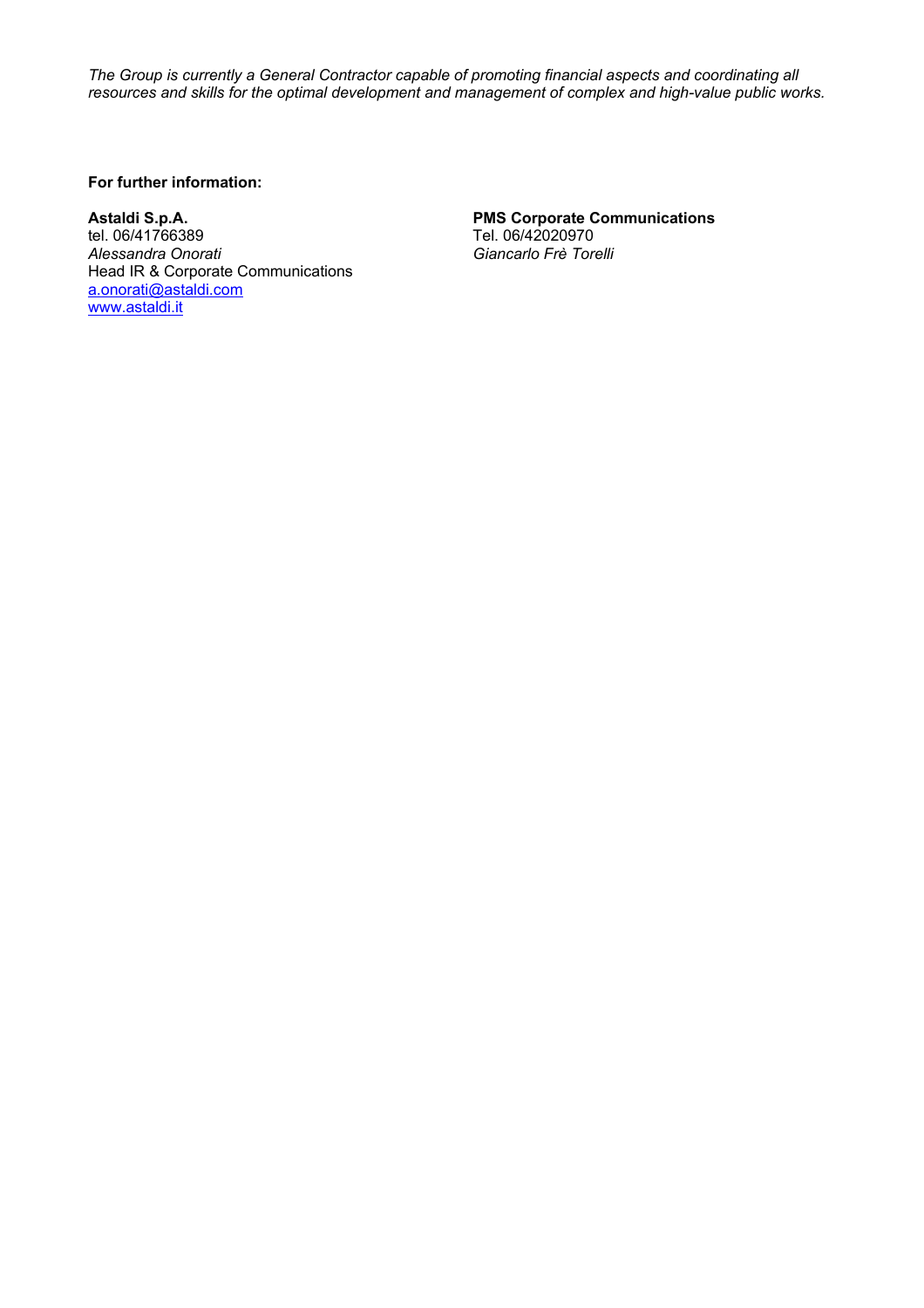#### **Reclassified Consolidated Balance Sheet**

| (Euro/000)                                         | June 30, 2006 | December 31, 2005 | June 30, 2005 |
|----------------------------------------------------|---------------|-------------------|---------------|
| Intangible assets                                  | 4,380         | 4,977             | 6,194         |
| Tangible assets                                    | 158,222       | 129,299           | 124,809       |
| Equity investments                                 | 96,243        | 34,430            | 30,498        |
| Other fixed assets                                 | 31,899        | 44,420            | 44,099        |
| Total net fixed assets (A)                         | 290,744       | 213,126           | 205,600       |
| Inventories                                        | 44,746        | 44,702            | 44,993        |
| Works in progress                                  | 408,226       | 314,383           | 300,612       |
| Trade receivables                                  | 403,222       | 384,085           | 374,516       |
| Other assets                                       | 117,978       | 105,004           | 107,727       |
| Tax receivables                                    | 55,259        | 58,932            | 49,603        |
| Advances from customers                            | (112, 888)    | (116,989)         | (97, 886)     |
| Subtotal                                           | 916,543       | 790,117           | 779,565       |
| Payables to suppliers                              | (396, 129)    | (354, 816)        | (389, 216)    |
| Other liabilities                                  | (150, 828)    | (88, 929)         | (65, 464)     |
| Subtotal                                           | (546, 957)    | (443, 745)        | (454, 680)    |
| <b>Working capital (B)</b>                         | 369,586       | 346,372           | 324,885       |
| Employee benefits                                  | (11, 569)     | (11, 518)         | (14, 150)     |
| Provisions for current risks and charges           | (51, 505)     | (54, 609)         | (38, 242)     |
| Total funds (C)                                    | (63, 074)     | (66, 127)         | (52, 392)     |
| Net invested capital (D=A+B+C)                     | 597,256       | 493,371           | 478,093       |
| Cash and cash equivalent                           | 145,840       | 175,418           | 135,758       |
| Current receivables from financial institution     | 59,556        | 44,472            | 31,251        |
| Non current receivables from financial institution | 2,285         | 2,759             | 34,872        |
| <b>Securities</b>                                  | 25,434        | 14,665            | 11,578        |
| Current financial payables                         | (261, 574)    | (212, 756)        | (161, 747)    |
| Non current financial payables (*)                 | (300, 594)    | (261, 637)        | (285, 378)    |
| Net financial payables / receivables (E)           | (329, 053)    | (237, 079)        | (233, 666)    |
| Group net equity                                   | 268,368       | 257,072           | 246,624       |
| Minority interests                                 | (165)         | (780)             | (2, 195)      |
| Net equity $(G=D+E)$                               | 268,203       | 256,292           | 244,429       |

 $(*)$  Does not include loans to Group companies amountig to  $1,698$  609